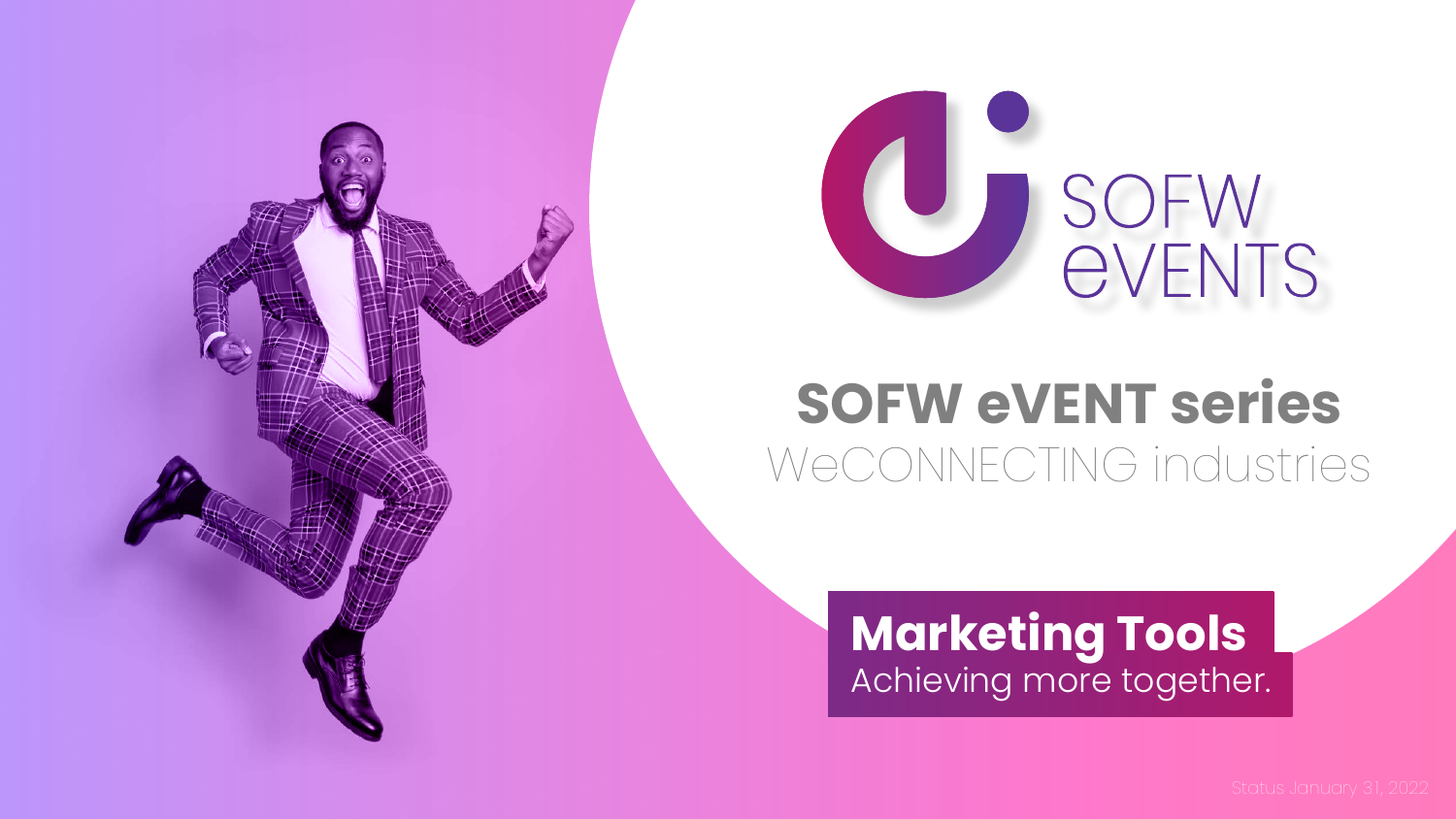## **1.Come together – right now!**

Each SOFW eVENT focuses on a specific topic.

#### We **connect you with** a **target audience** from the home and personal care industry. You will meet with formulators, service providers, manufacturers and peers working in the same field.

### **You can make the difference!**

**Join the forum** and strengthen the community of **industry experts** and the interchange of information with your presence on our communication platform.

Present your **new products and services** to a global market.

#### **Face the facts**

On the following pages you will find facts that will show you the benefits of our SOFW eVENTS.

Come together – with SOFW eVENTS!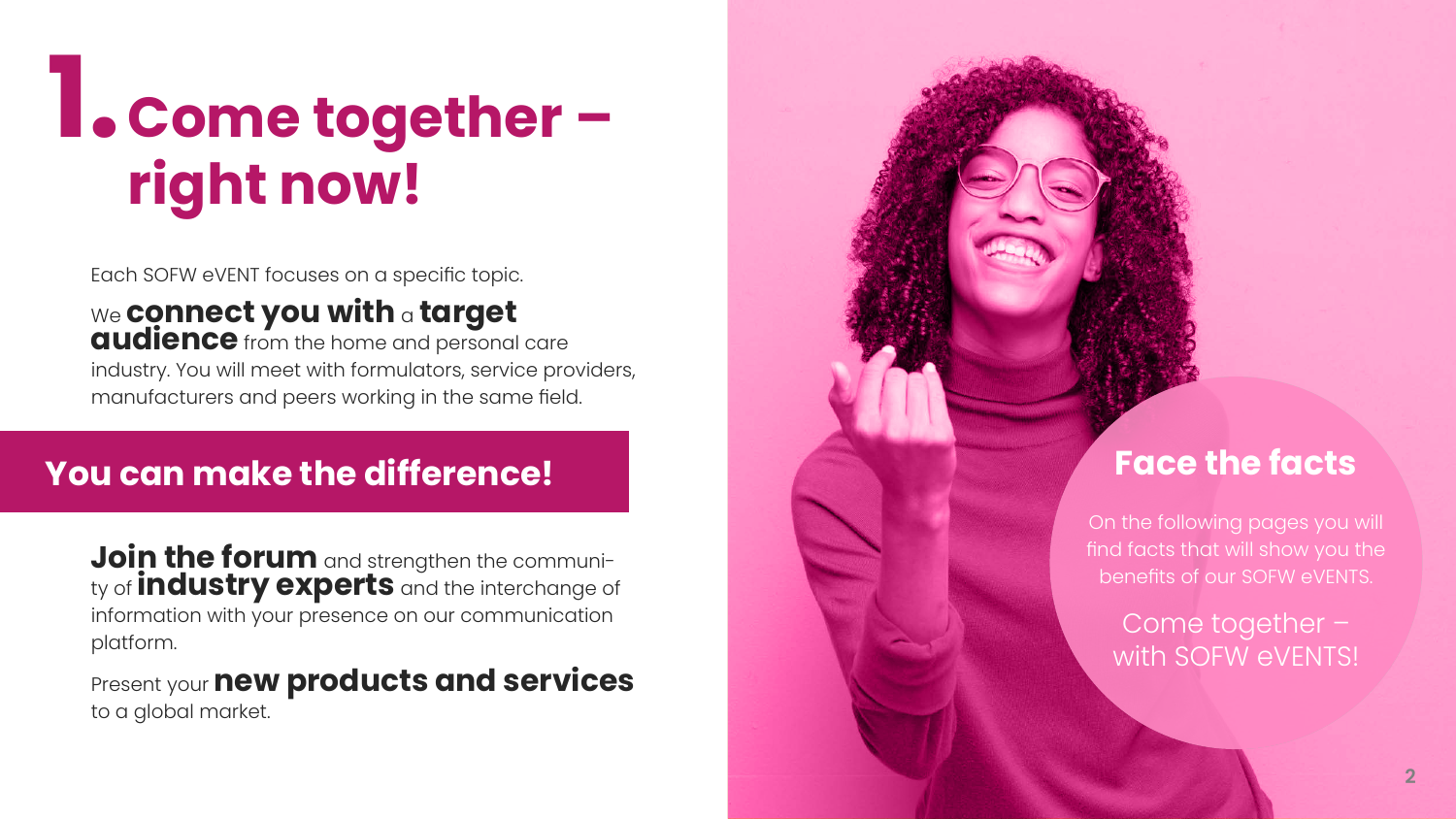

## **At first glance …**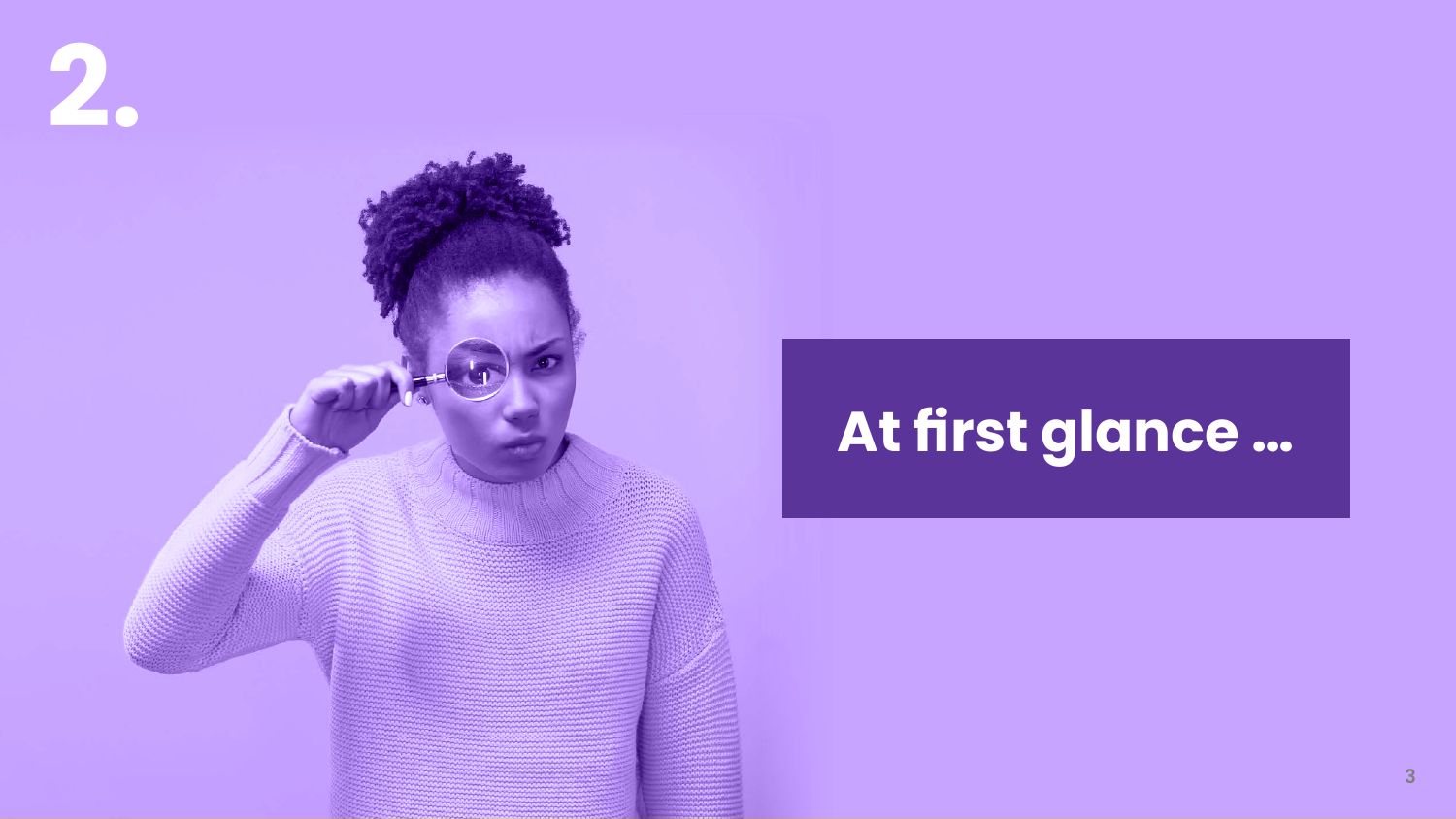### **... it looks like this**

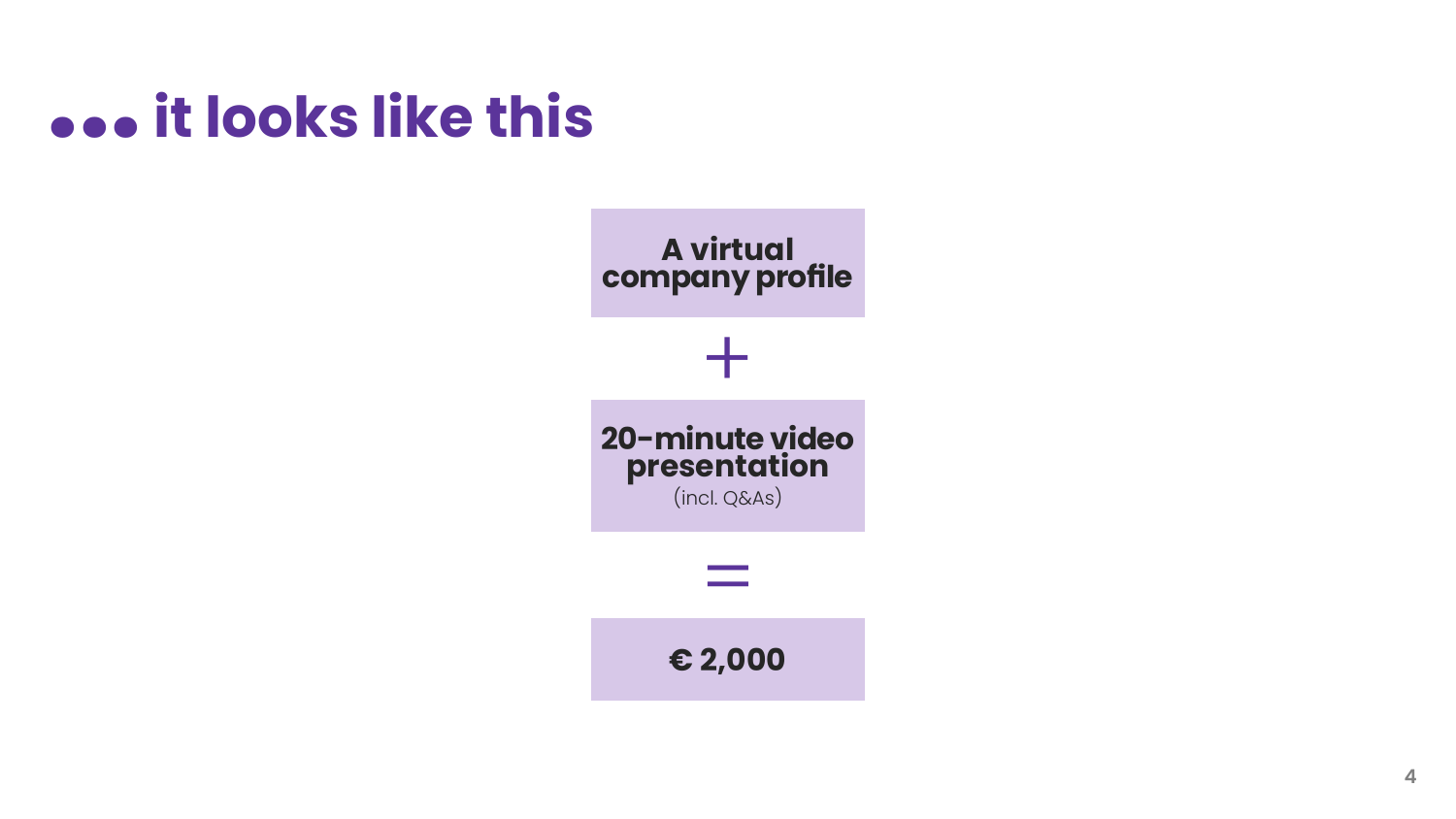

### **But there is much more to it …**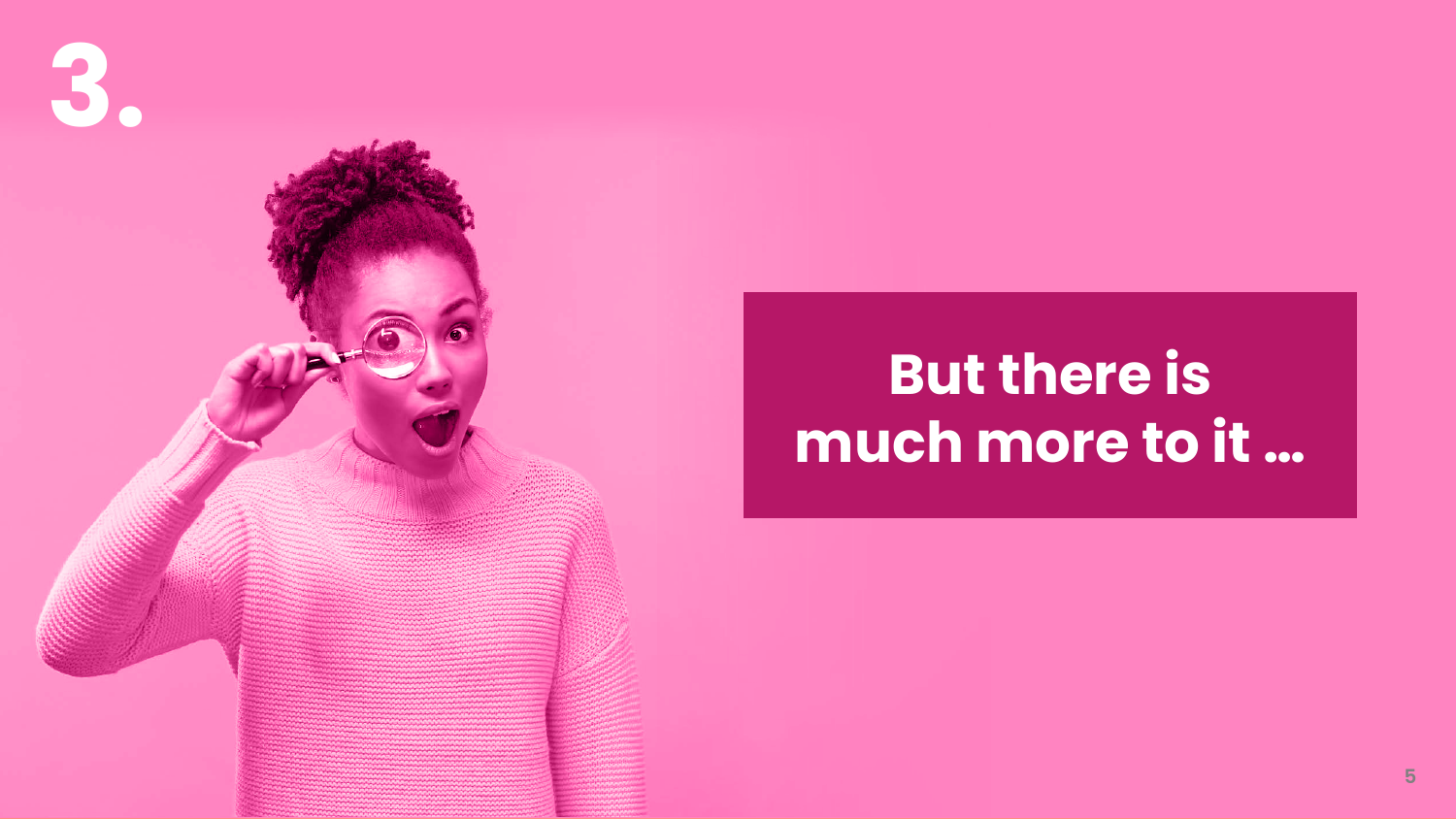## **... the reality is this!**



Sponsor and

**NEW**

**6**

Publication of the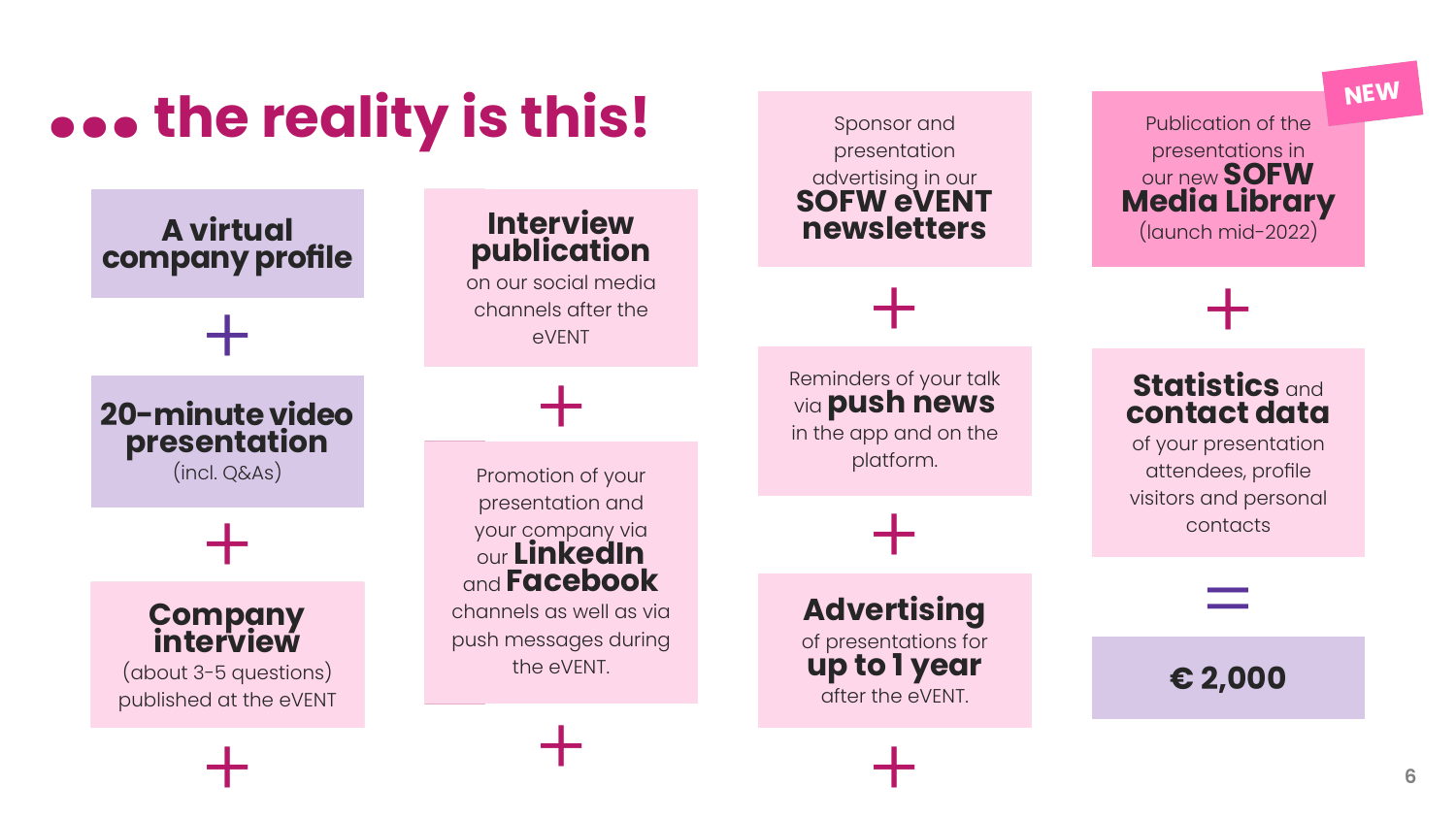

## **Still not enough for you?**

No problem, we can offer you cool advertising tools to support your brand presence.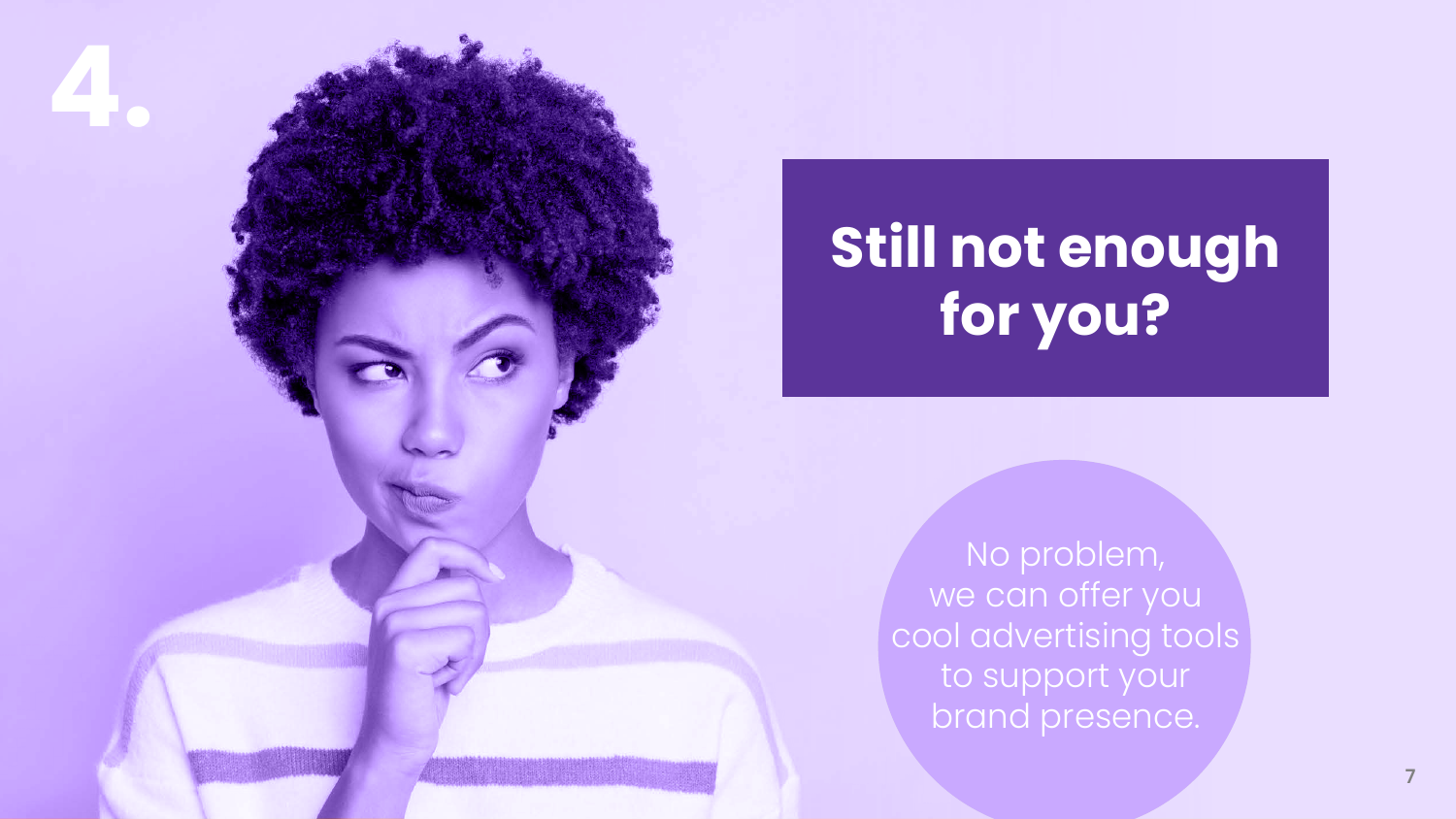## **advertising kits ...**

#### **App kit**  1 company (exclusive) W

### **Price: €750**

- Landing page **banner**
- Footer **banner**
- Upload of your **product launch document**

**Platform kit**  limited to 3 companies

#### **Price: €500**

- $\bullet$  **Lobby banner**
- **Promotional Video** in the lobby (3x plays during the eVENT)
- **Publication of a document** in the product launch area

#### **Specifications**

#### **Landing page banner**

- measurements: 400x122 px
- publication: landing page app

#### **Footer banner**

- measurements: 400x122 px
- publication: on each page in the app (except landing page)

#### **Lobby banner**

- measurements: 400x122 px
- publication: lobby platform

#### **Product launch document**

- measurements logo: 400x122 px
- format: pdf
- data size max: 64 mb
- publication: menu platform & app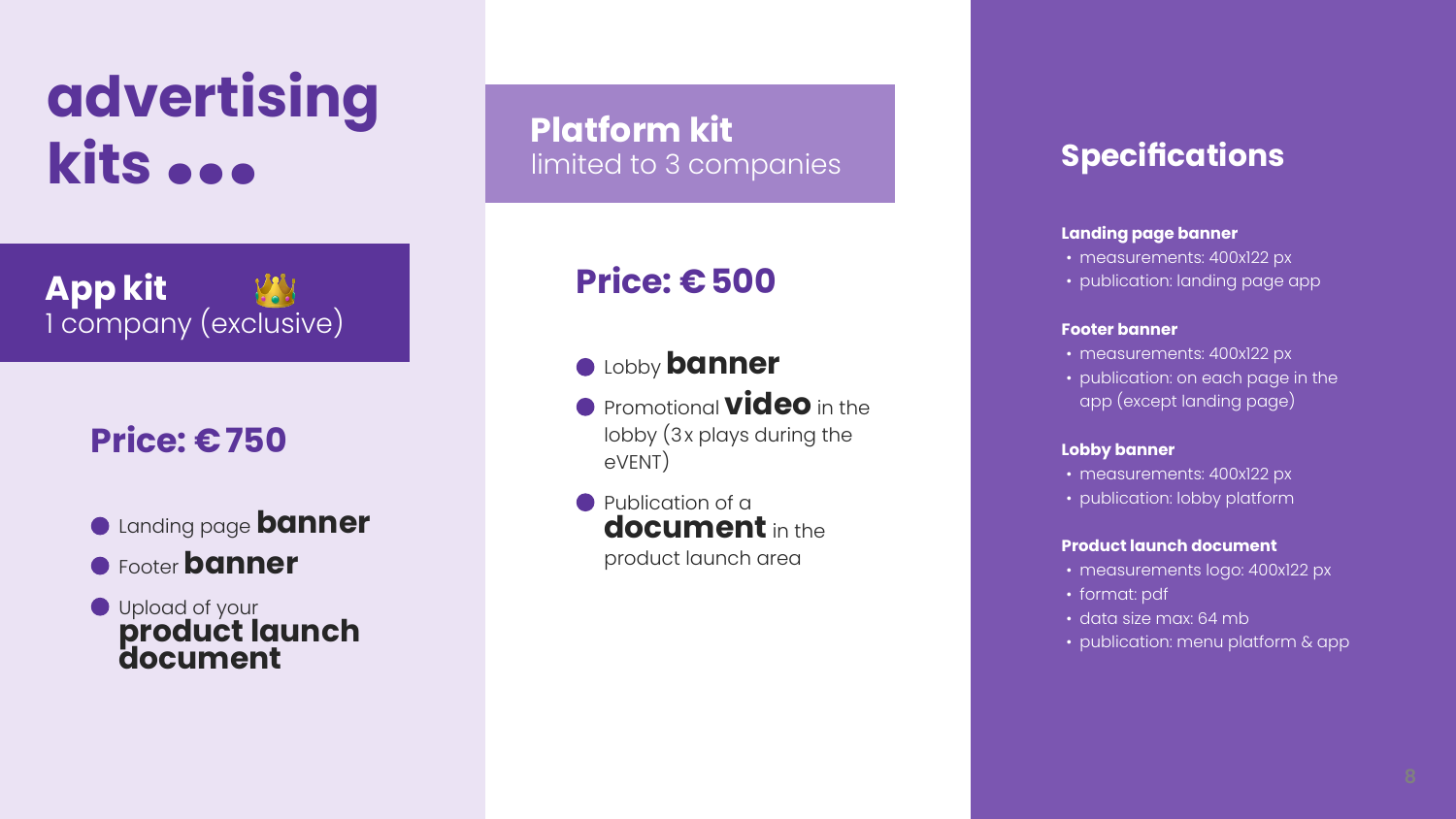### **... and individual services**

#### **2 extra posts**

about your company/presentation **Price: € 150**

#### **1 promotional video**

in the lobby (2x plays during the eVENT) **Price: €250**

#### **1 e-shot**

to over 18.000 contacts of our SOFW database **Price: € 2,600**

> ... but of course you need some numbers<sup>C</sup>

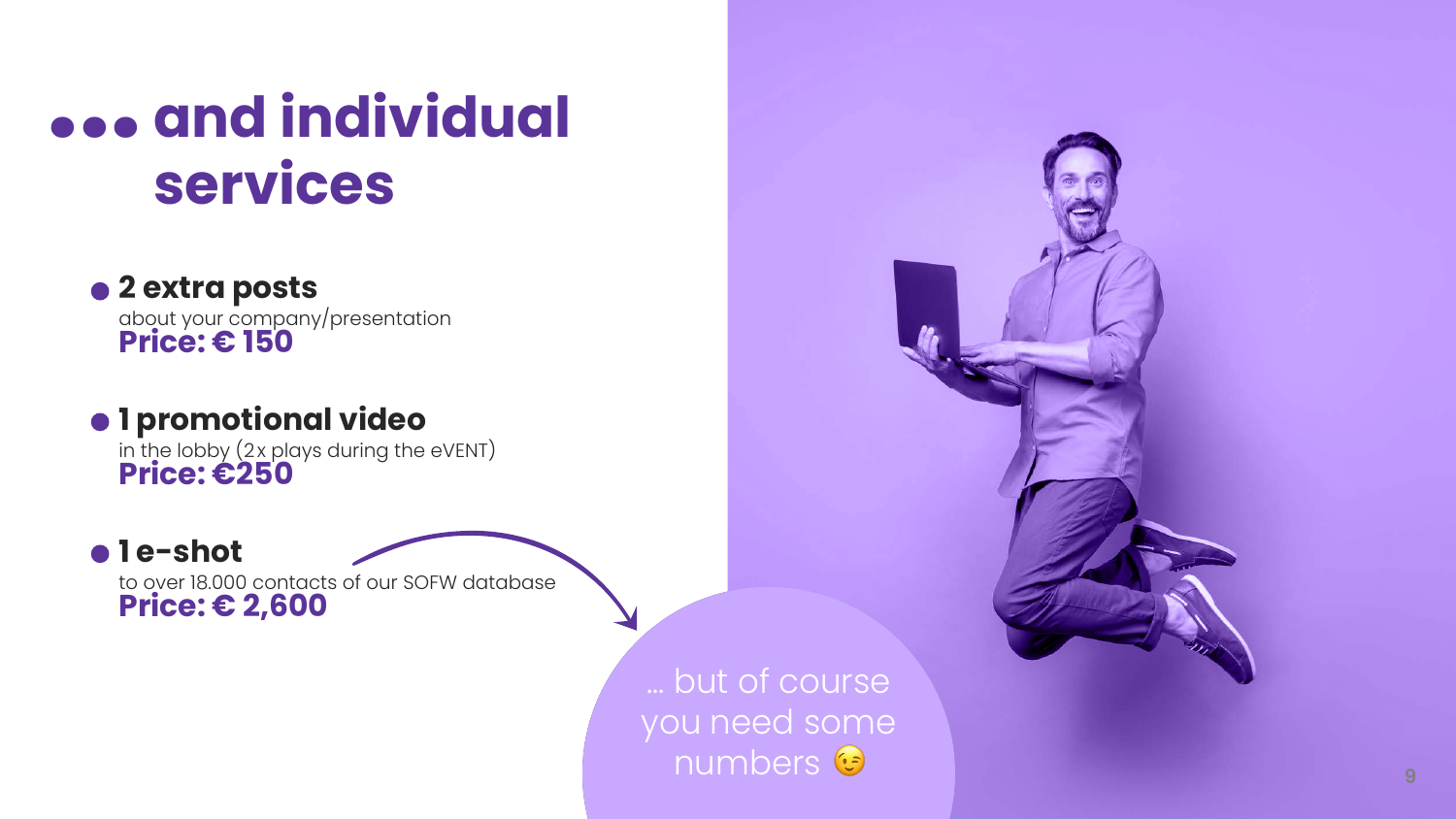## **Your background facts**

**5.**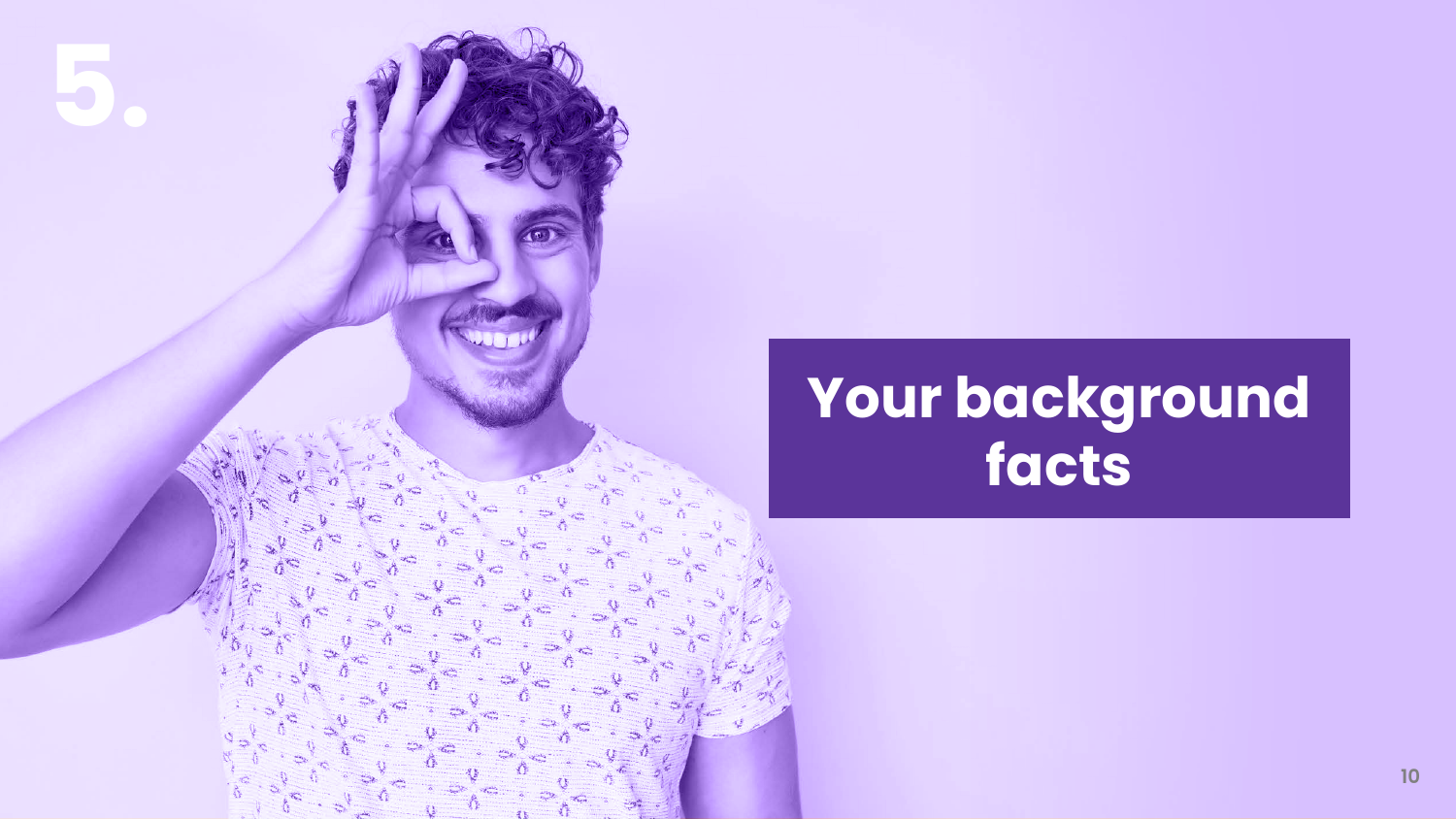#### **Newsletter**

### **SOFW eVENTS**

16,000 B2B contacts

 $\bullet$  Click rate  $\varnothing$  9.9%  $\bullet$  Open rate Ø 11.8% **O** Ø 15 publications per eVENT

### 18,000 B2B contacts **SOFW 7days**

Click rate  $\varnothing$  12% (that means 9% above the industry average)



#### **O** publication 1x per week

### **SOFW database\***

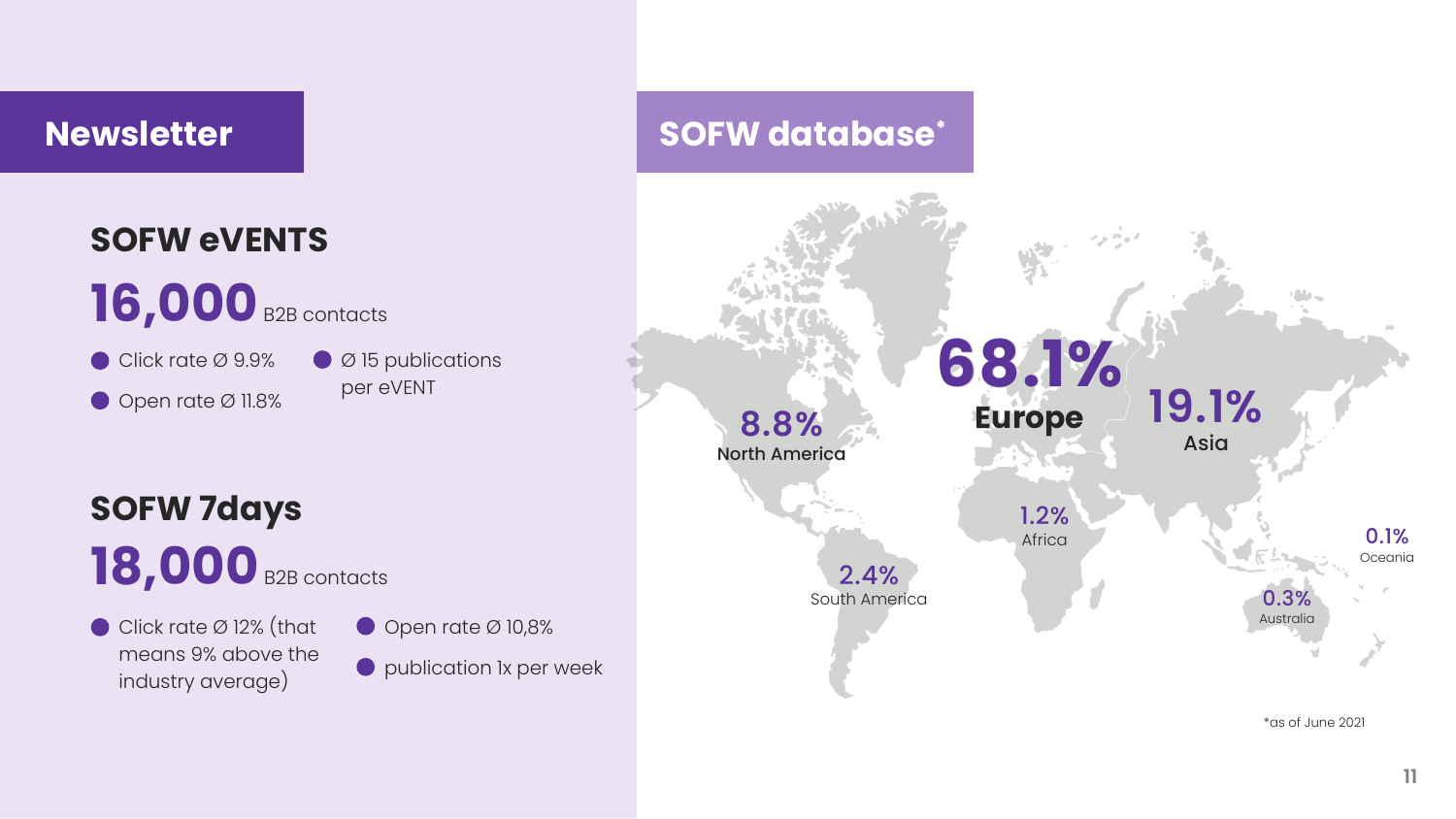Profession **Profession** 

| <b>Management</b>                                    |      |      |       | 23.4% |
|------------------------------------------------------|------|------|-------|-------|
| Research & Development                               |      |      |       | 18.8% |
| <b>Marketing, PR &amp; Communication</b>             |      |      | 16.8% |       |
| <b>Sales &amp; Distribution</b>                      |      |      | 16.1% |       |
| Secretariat, Office Manage-<br>ment & Administration |      | 8.4% |       |       |
| Processing & Production                              |      | 8.1% |       |       |
| Consultancy, Support &<br><b>Customer Care</b>       | 3.7% |      |       |       |
| other                                                | 1,2% |      |       |       |
| <b>Purchasing &amp; Procurement</b>                  | 1,1% |      |       |       |
| Organization & Project Management                    | 0,9% |      |       |       |
| <b>Quality Management</b>                            | 0,7% |      |       |       |
| Storage, Logistics & Transportation                  | 0,5% |      |       |       |
| Accounting & Controlling                             | 0,3% |      |       |       |
| University & Authority                               | 0,1% |      |       |       |
| <b>Human Resources</b>                               | 0,0% |      |       |       |

#### **SOFW eVENT**

- Ø 22 posts on LinkedIn per eVENT
- Ø 11% engagement rate
- $\bullet$  Ø 3.5% click rate

#### **SOFW**

- over 1,200 followers
- Ø 7% engagement rate
- Ø 79 impressions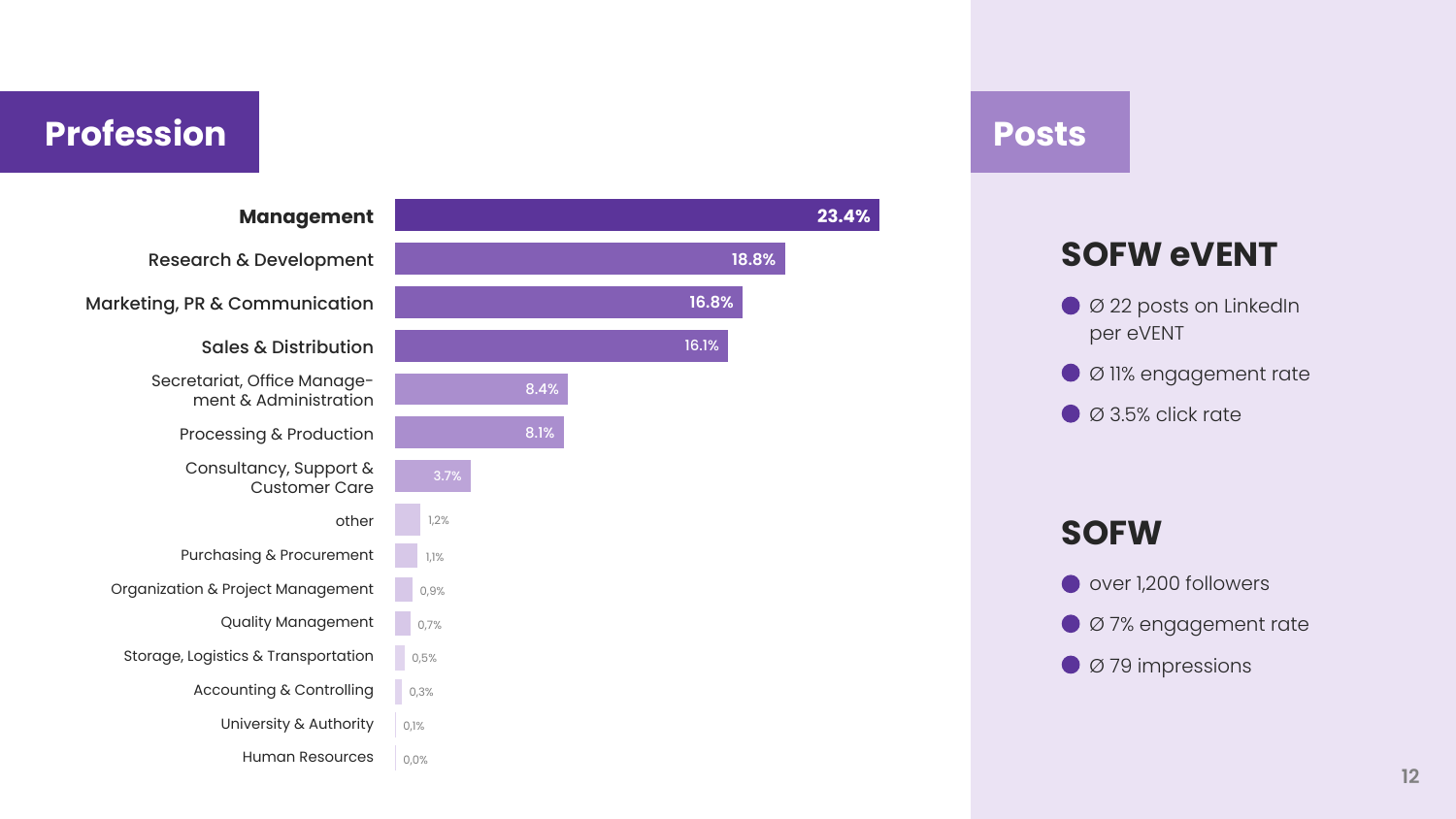#### **Website**

## **… and now it's up to you!**

#### **SOFW eVENT**

- $\bullet$  Ø 1,800 page views per month
- $\bullet$  over  $\varnothing$  700 sessions per month
- over Ø 600 users per month

### Do you have **questions** about our **offers and numbers?**

#### **SOFW**

- $\bullet$  Ø 22,600 page views per month
- Ø 6,700 sessions per month
- Ø over 4,600 users per month

# **Write us at eVENTS@sofw.com**